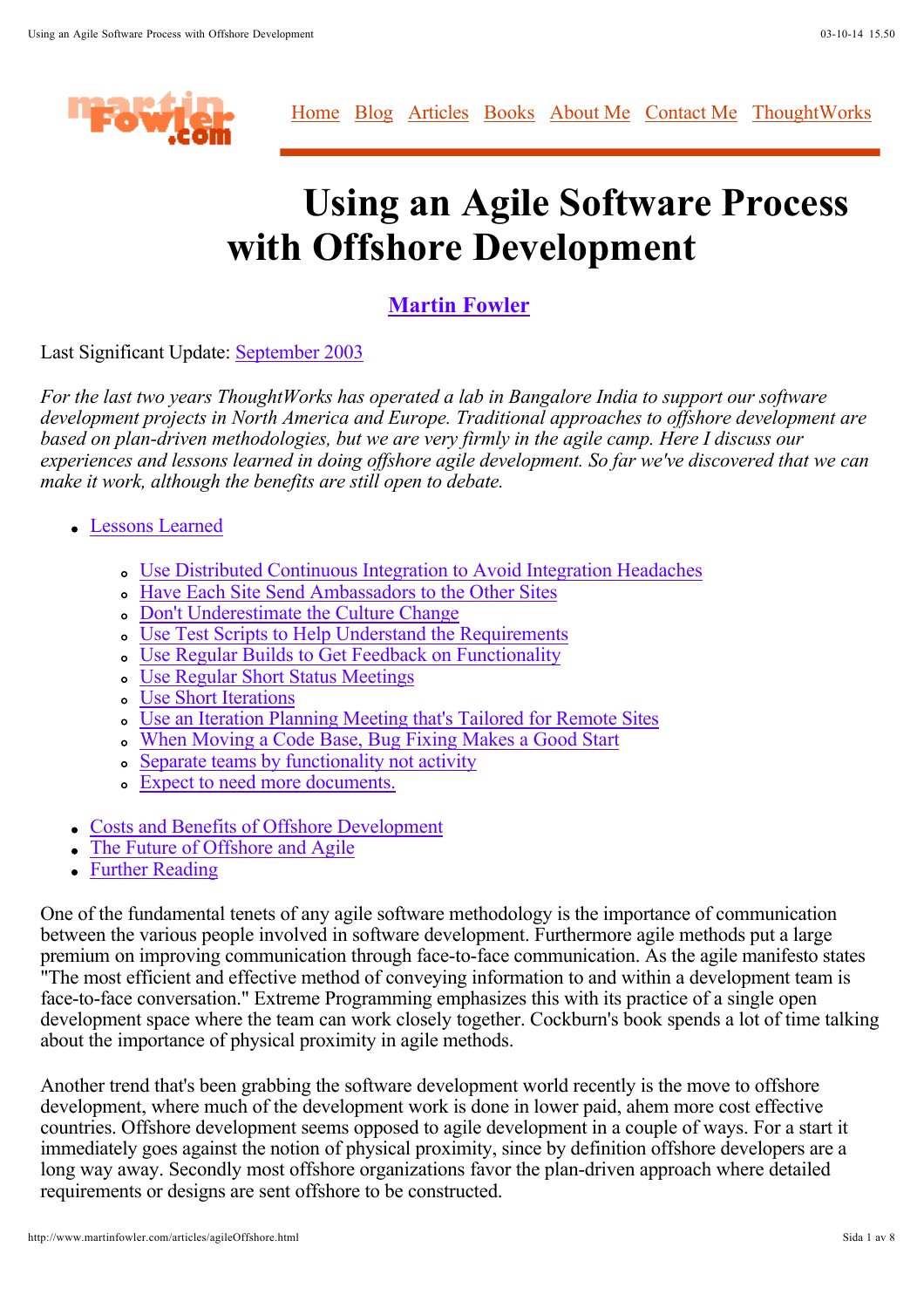So the fundamental question is whether agile techniques can be used in an offshore setting. If so how does it compare to using an plan-driven methodology (the term I'll use here for non-agile)?

The experiences I'm writing about here are based on work done over the last couple of years by ThoughtWorks. We opened an office in Bangalore India in 2001 and have done several projects which have used a Bangalore based team. We've also done some offshore development with our Melbourne office. In these projects we've committed to using as much of an agile approach as possible, since we believe that agility is an approach that's in the best interests of our customers. In this essay I'll describe some of the lessons we've learned so far.

To help provide some context, it's worth talking a little about the way in which we've setup the Bangalore office. We expected the office to be used primarily as an offshore development environment, so we recruited mostly application developers. The majority were hired directly out of college and we seasoned the mix with some more experienced developers. It was very important to us that we retained our very high hiring standards (typically we only offer jobs to about 1 in 200 applicants), and we continued the model in India. As a result we have a very talented group of developers but with a mix of experience levels. We also brought over several more experienced US developers, to mentor the newer developers on both software development and the agile/XP practices we've come to enjoy. Currently we have about forty developers in Bangalore.

The Melbourne office is a very different story. Here we set up the office expecting it to work primarily on Australian work, which is now the case. In the early days of the office we did some offshore work while we were trying to get Australian work. The team is equally talented but we tended to hire a larger proportion of experienced developers.

# **Lessons Learned**

# **Use Distributed Continuous Integration to Avoid Integration Headaches**

I've heard several stories about problems with integrating the work across multi-site teams. Even with a lot of care put into defining interfaces, integration problems still rear their ugly head. Often this is because it's very hard to properly specify the semantics of an interface, so even if you have all the signatures right, you still get tripped up on assumptions about what the implementation will actually do.

The earliest XP practice to really take hold at ThoughtWorks was Continuous Integration, and we've become so accustomed to it that we were determined to use it with our offshore development. So from the beginning we've put everyone on a single code base, with CruiseControl running to both build and run tests. This way everyone is kept close to the mainline, whatever their location happens to be.

Everyone has been delighted with how well this works. It's main benefit is that problems that plague other groups with integration just don't happen to us. The continuous integration and test process flushes out many integration problems very quickly, as a result they can be fixed before they become hard to find.

CruiseControl's web page allows all sites to see what's going on abroad. First thing in the morning you can check the CruiseControl web page to see what changes have been made by the other sites. It provides an easy way to catch up on what's going on at the other end of the world.

This does require good build discipline, where developers strive hard not to break the build, and fix it immediately if it becomes broken. It's generally accepted practice that if you commit changes to the mainline, you should not go home until you have received the email message from CruiseControl that says that your changes resulted in a successful build. A late night bad build is much more serious when the remote office is running off the same build.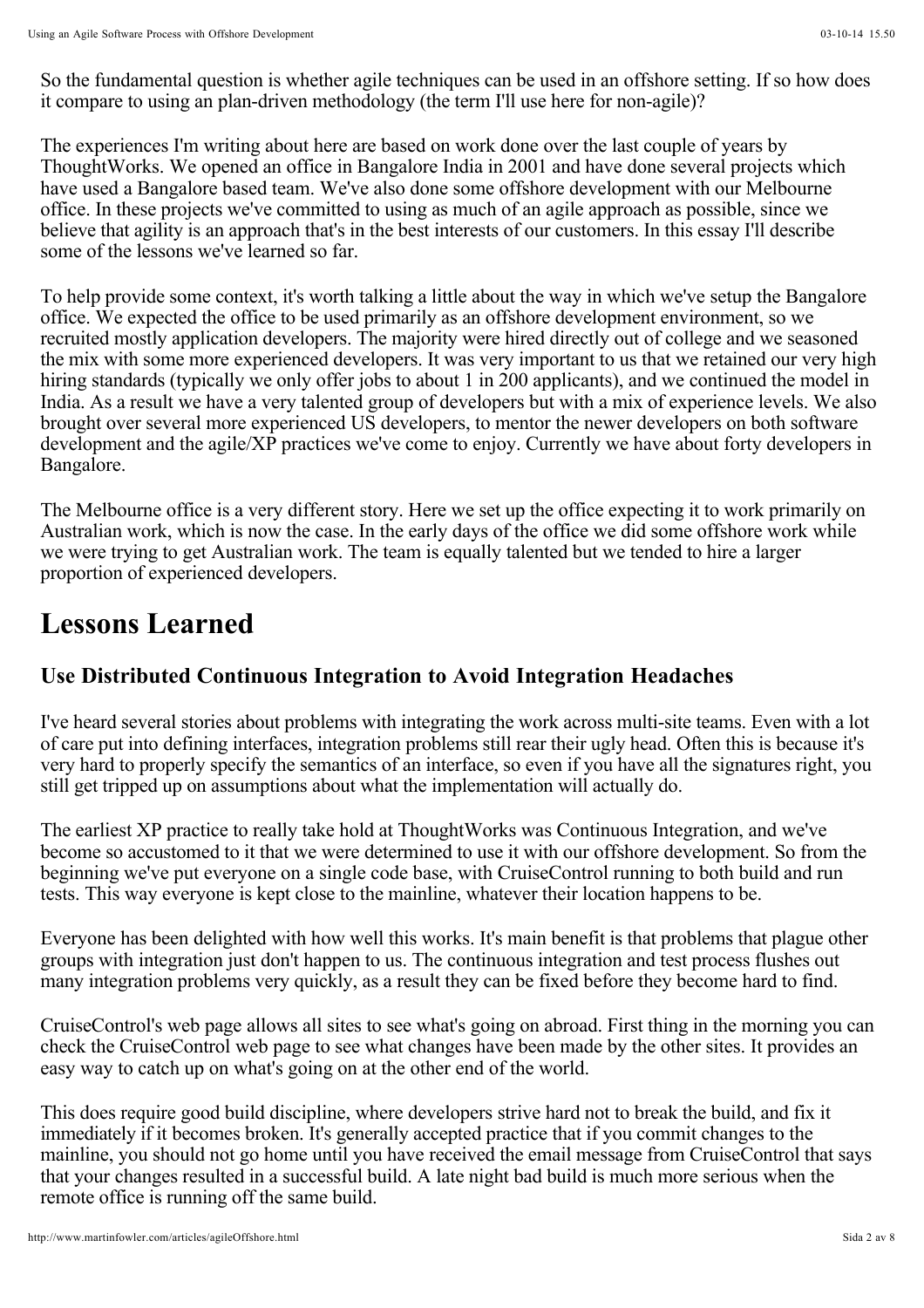Although world-wide Continuous Integration is resoundingly popular, we have run into some problems. Communication pipes aren't as wide and reliable as we'd like, so many source control operations can get awkward from a remote site. In general we keep the build servers in the same site as the majority of developers, but remote sites can find it takes an annoyingly long time to get a fresh update from the mainline. The longer the communication lines are, the more they are prone to anything from glitches to lines being down for a while. Having the repository accessible 24 hours makes it annoying to take it down to do backups. All of these issues would mitigated by a clustered code repository, but we haven't experimented with anything like that yet.

(Interestingly people assume that these communication problems are specifically a problem with a remote site like India - but we've found problems often occur with the infrastructure in the west too. Continuous Integration requires good connetivity, often better connectivity than people are used to.)

#### **Have Each Site Send Ambassadors to the Other Sites**

As I've said above, agile methods stress the importance of face to face human interaction. Even if everyone cannot be co-located, moving some people about clearly helps a lot. From the beginning we decided to ensure that at all times there was someone from the US team present in India to facilitate the communication. Such an ambassador already knows the US based people and thus adds his personal contacts to help everyone communicate.

We've now expanded this to several levels. We found it useful to send a US developer and a US analyst to India to communicate on both technical and requirements levels. It's also valuable to send someone from India to the US team. The plane fares soon repay themselves in improved communication.

One of the benefits of a business-oriented ambassador on the offshore team is that it helps provide business context to the offshore team. Building software off just a list of requirements misses out a lot business context - developers are told what to do without being told why it's important. The why often makes a big difference in doing the what properly.

An important part of the ambassador's job is to communicate gossip. On any project there's a lot of informal communication. While much of this isn't important, some of it is - and the trouble is that you can't tell which is which. So part of an ambassadors job is to communicate lots of tidbits which don't seem important enough for more formal communication channels.

We usually rotate the ambassadors every few months. This makes it easier for the ambassadors, who don't want to be away for too long. It also allows more people to get to know the remote team by spending time as an ambassador. In choosing ambassadors it's very important to pay attention to individual needs and preferences. Some people don't want to spend several months thousands of miles away from home, so they shouldn't be ambassadors.

We've also found that it's important for project managers to spend some time as ambassadors. Much of a project manager's job is to help resolve conflicts and flush out problems before they become serious. Experience working on both side of the telephone line is really important for them to do that effectively.

#### **Don't Underestimate the Culture Change**

One of the hardest parts of introducing agile methods into an organization is the cultural change it causes. Indeed we've found that this is the major reason why organizations have problems with adopting agile methods. Many companies operate with a command and control model which assumes that seniors make decisions and lower level people carry them out. To make agile methods work you need much more autonomy and decision making by the doers.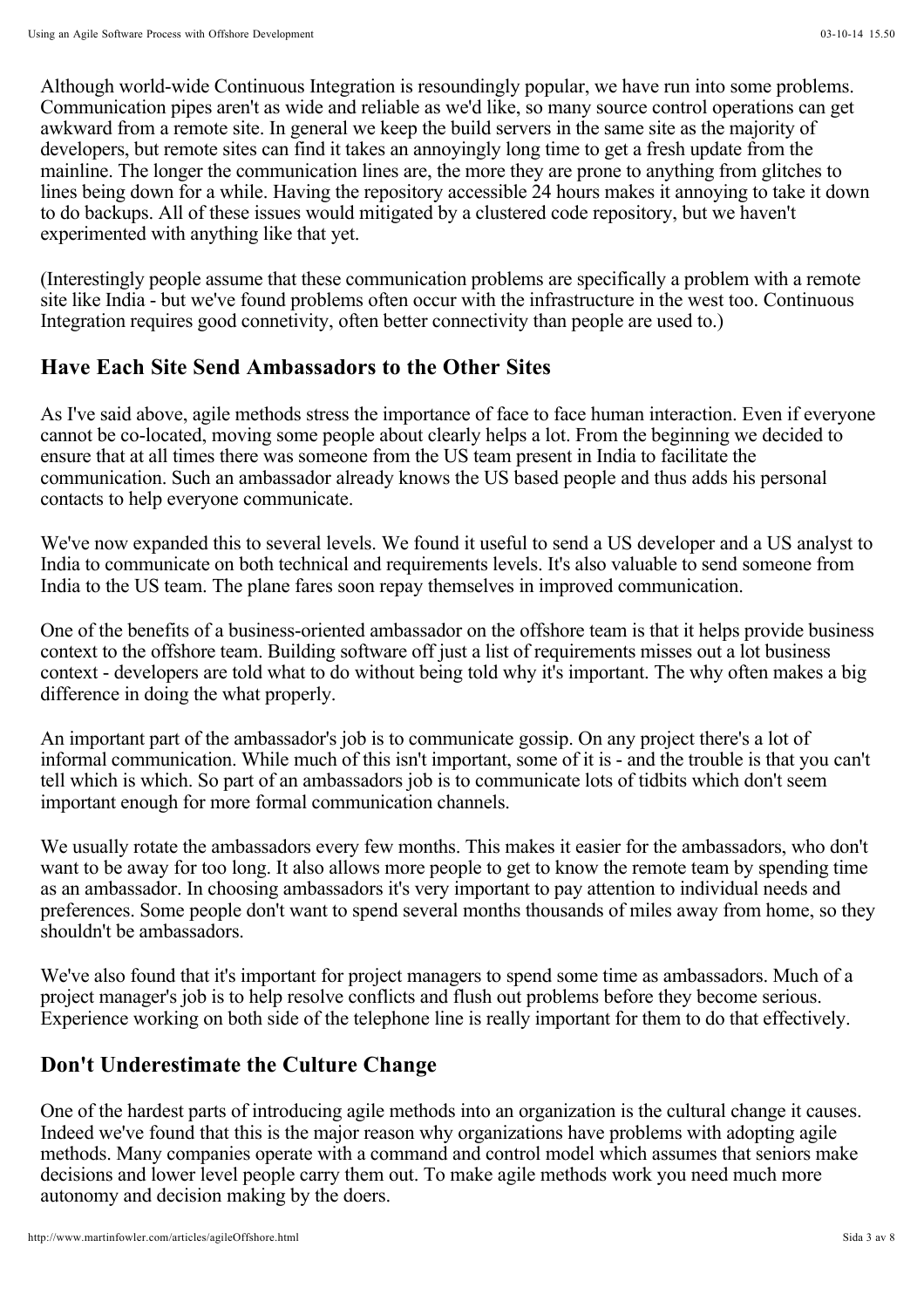We find this to be a big problem in western companies, but the problem is amplified in Asia since Asian cultures reinforce deference to superiors. (A training course I saw from a major Indian contracting company defined management as "the science of control".) In this environment people are often discouraged from asking questions, talking about problems, warning about unfeasible deadlines, or proposing alternatives to perceived instructions from superiors.

The bad news for this is that getting teams to be more pro-active is an uphill battle, and one that inevitably takes a lot of time. You can never assume that problems will be raised, even when they are spotted. Getting people used to a distributed control style of management takes longer than you think.

But there is good news. Once people realize they have the freedom, and the responsibility, of making decisions - they seem to really relish it. Several of our Indian team told me how their friends in other companies cannot believe how much autonomy they are given. This autonomy is a great motivator, allowing people to be both more productive and able to grow into greater responsibility. For me one of the most interesting things we will discover is what the longer term effects are of this cultural impact, both in Asia and in the West.

Even talking about these cultural issues can cause problems. Some (western) industry analysts who saw a draft of this article said that this section was patronizing and offensive. One of our developers in Bangalore said I'm being far too mild. Another commented that it's an issue, but questioned as to whether it was worse that it is in many western companies. But there seems to be some consensus that there are cultural forces in Asia that reinforce command and control, and that this is changing.

(This is a particularly sharp issue for ThoughtWorks. We have a pronounced anti-authority attitude that's striking even in the US. We decided from the beginning that we would retain that same culture in India. I'm glad to say that we certainly seem to be succeeding.)

### **Use Test Scripts to Help Understand the Requirements**

With greater distance, you need to put more ceremony into communicating requirements. We've been able to do that while still sticking to many of the techniques that we use in single-site development.

Increasingly I've found that more mature XP teams use acceptance tests as ways of communicating requirements. Such teams get test scripts written out before the start of an iteration to help clarify the requirements and give the development team a concrete target to aim at. One style that's worked well is for a US based customer to write a short narrative (a couple of pages) to flesh out a feature (story in XP lingo). An Indian based analyst/tester then creates test scripts for this story. This can be done either for automated or manual testing, although we very much prefer automated tests. As the scripts are developed the US and Indian analysts coordinate by email and IM as well as regular (2-3 times a week) conference calls to review the test scripts.

We've found that this has very much helped both the Indian analyst and the US customer really understand the requirements. Writing out the tests forces the Indian analyst to really understand what's needed and to ask questions of the US customer as questions turn up. The developers find it easier to ask questions of the Indian analyst rather than dig through the test scripts, so having an Indian analyst/tester is still important. Search engines are good, but humans are often easier to work with.

### **Use Regular Builds to Get Feedback on Functionality**

When people consider the requirements gathering in agile methods, they often fail to see the importance of the feedback loop. Often the requirements process is seen as analysts providing requirements, which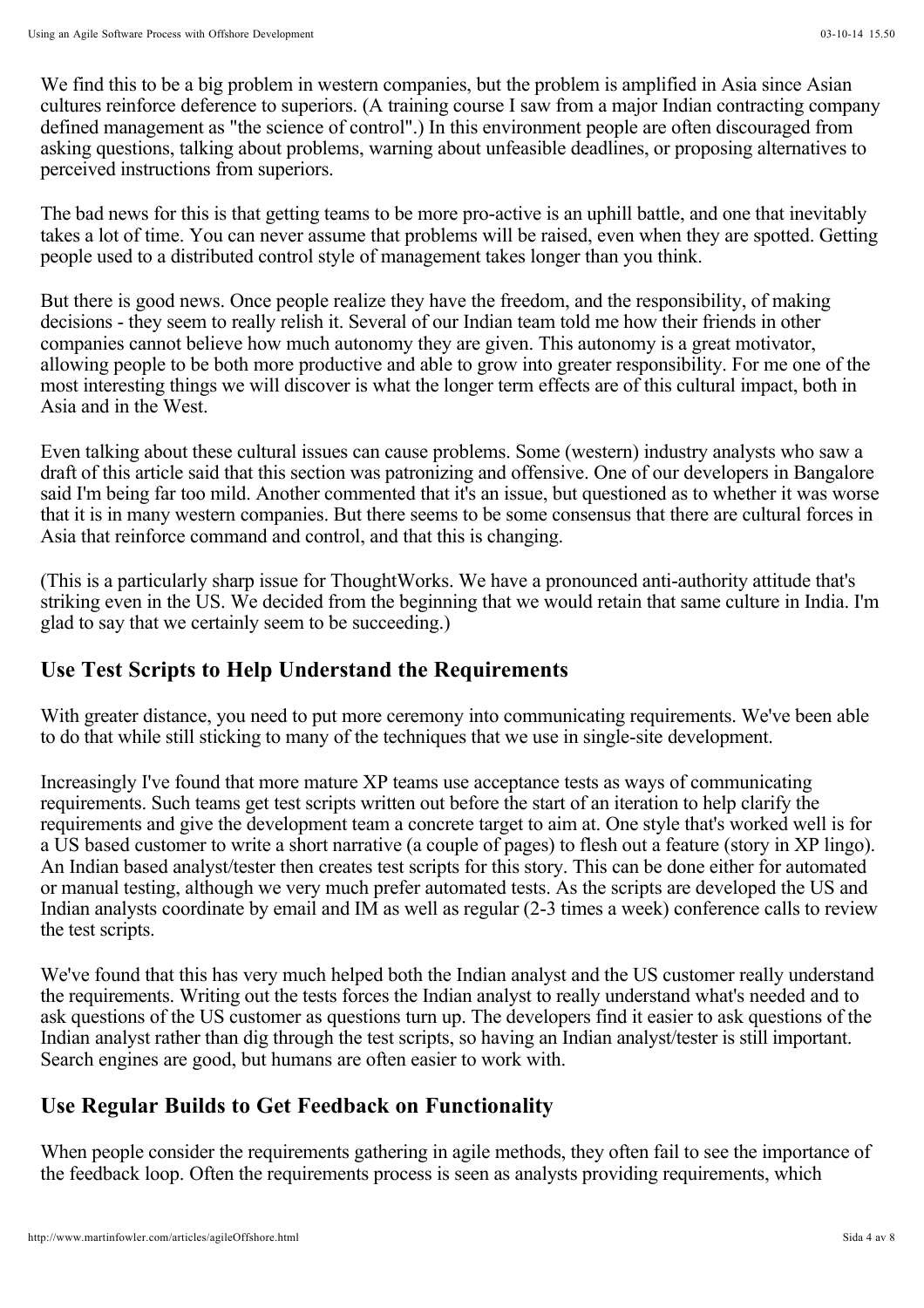developers go off and implement. At some later point the analysts check to see if the developers have implemented what they were asked for. On an agile project, the close proximity between customer and developer allows the customer to monitor progress much more frequently, which allows them to spot misunderstandings more quickly. Furthermore a partially developed system can also educate the customer, for often there's a difference between what's asked for and what's needed - and usually that's not apparent until there's some working software.

Having regular integrated builds allows a US customer to pull down last night's work and try it out. While this isn't quite as immediate as co-location, it still allows the customer to correct any misunderstandings quickly; as well as allowing them to refine their own understanding of the requirements.

To make this work, it's critical to sort out the environment issues so that you properly duplicate the environment on both sides of the ocean. There's nothing worse than onshore people pulling down a build, finding problems, and the offshore people being unable to duplicate the problem due to environment configuration issues. Make sure the environment is sorted out early, and ensure someone is around to fix any environment problems if they appear.

### **Use Regular Short Status Meetings**

Agile methods promote regular short status meetings for the entire team (Scrums in Scrum, stand up meetings in XP). Carrying this over to remote groups is important, so they can coordinate with other teams. Time zones are often the biggest problem here, particularly between the US and India where any time is awkward for somebody. On the whole we've found that twice a week stand-ups seem to work well and provide enough coordination.

With time zone problems it's important for both sides to give and take in picking the time for calls. One of our clients would only do the calls during their business day, which forced the Indian folks to come in at very awkward hours. Pushing all the onus on one side to accommodate isn't helpful for smooth collaboration.

#### **Use Short Iterations**

In general agile methods use shorter iterations than a lot of other iterative approaches. At ThoughtWorks almost all projects use iterations of one or two weeks in length. A few of the more experienced Indian developers have worked at places which use two to three month iterations and they report that the shorter iterations are much better.

We have found that while onshore-only projects seem to be gravitating to one week iterations, the offshore projects feel that two weeks is a minimum due to the communication overhead.

# **Use an Iteration Planning Meeting that's Tailored for Remote Sites**

On most of our projects we've found that a planning meeting at the beginning of each iteration that involves the whole team really helps to get everyone coordinated on the next chunk of work. I've noticed that most of our projects have come up with their own variation of the Iteration Planning Meeting (IPM) to suit the local circumstances. (This kind of self-adaptation is an important part of agile processes.)

A remote team adds its own set of constraints, particularly when you have awkward time zone issues. However despite the pain of awkward meeting times, we still find the IPM to be extremely useful.

Before the IPM the US customer sends narratives for each scheduled feature (story) which most projects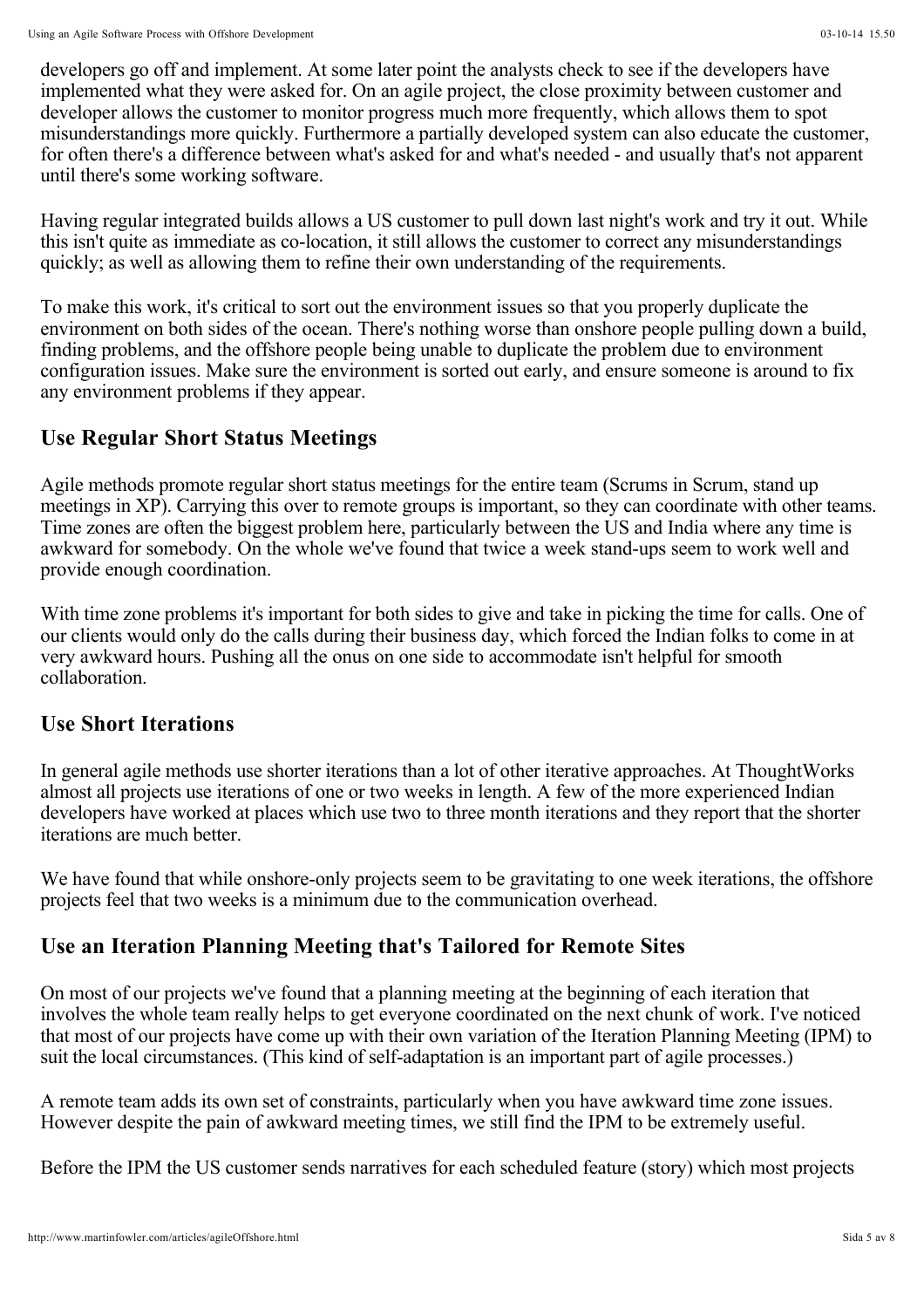turn into test scripts before the IPM. During this period any questions are handled by email. Just before the IPM the development team breaks the features down into finer grained tasks. These task breakdowns are shared with the US for feedback.

All of this pre-work shortens the phone call which now concentrates on any issues that come up from the task breakdown. We find the calls usually last around a half to a couple of hours.

### **When Moving a Code Base, Bug Fixing Makes a Good Start**

Two of our projects involved taking a large (hundreds of thousands of lines of code) code base and moving substantial development of the code base to the Bangalore lab. In both of these projects the Indian team began with a few iterations of bug fixing before they started adding new functionality.

Starting with bug fixes allowed the Indian team to become familiar with the code base, before they did substantial work on it, since bug fixes involve more code reading than changing. Although this worked well, there is some concern that more experienced people may consider it to be a stigma to be doing only bug fixes. While some people may perceive this as a problem I believe that working on bug fixes or very localized feature changes is one of the best ways to get familiar with a large new code base.

#### **Separate teams by functionality not activity**

Much of the traditional thinking on the onshore/offshore boundaries is based on the activity that people do. So analysis and design is done onshore, construction done offshore, and acceptance testing is done onshore. This obviously fits well with the waterfall model.

We've found that contrary to this, matters improve when we make the offshore team handle as many activities as possible. So we prefer to see them do as much analysis and design as possible, subject to the limitations that the requirements are coming from onshore. When we do split an effort with onshore and offshore development teams, we do this along functionality grounds rather than activities. We break the system into broad modules and let the offshore team tackle some of these modules. However unlike most groups that do this, we don't make a big effort to design and freeze the interfaces between these modules: continuous integration and weak code ownership allow the module interfaces to evolve as development goes on.

An important part of this is to grow the analyst part of the offshore team. The more someone local to the developers understands of the business, the more the development team can develop efficiently. So this means that you have to focus on growing the business knowledge of the offshore analyst. This takes time, but the local knowledge is a vital counterpart to the business knowledge onshore.

#### **Expect to need more documents.**

Agile methods downplay documentation from the observation that a large part of documentation effort is wasted. Documentation, however, becomes more important with offshore development since the face to face communication is reduced. This work is, in a way, a waste since it wouldn't be needed if the whole team was co-located. But given the offshore model, you need to do them - so they are part of the price of doing things offshore. That's a price in the time for people to write them, the added time because it's harder for people to understand many things from a document, and also a price in frustration when people are using them.

As well as documents, you also have more need for more active collaboration tools: wikis, issue tracking tools and the like. On the whole it seems that it's often better to favor tools that impose less structure, that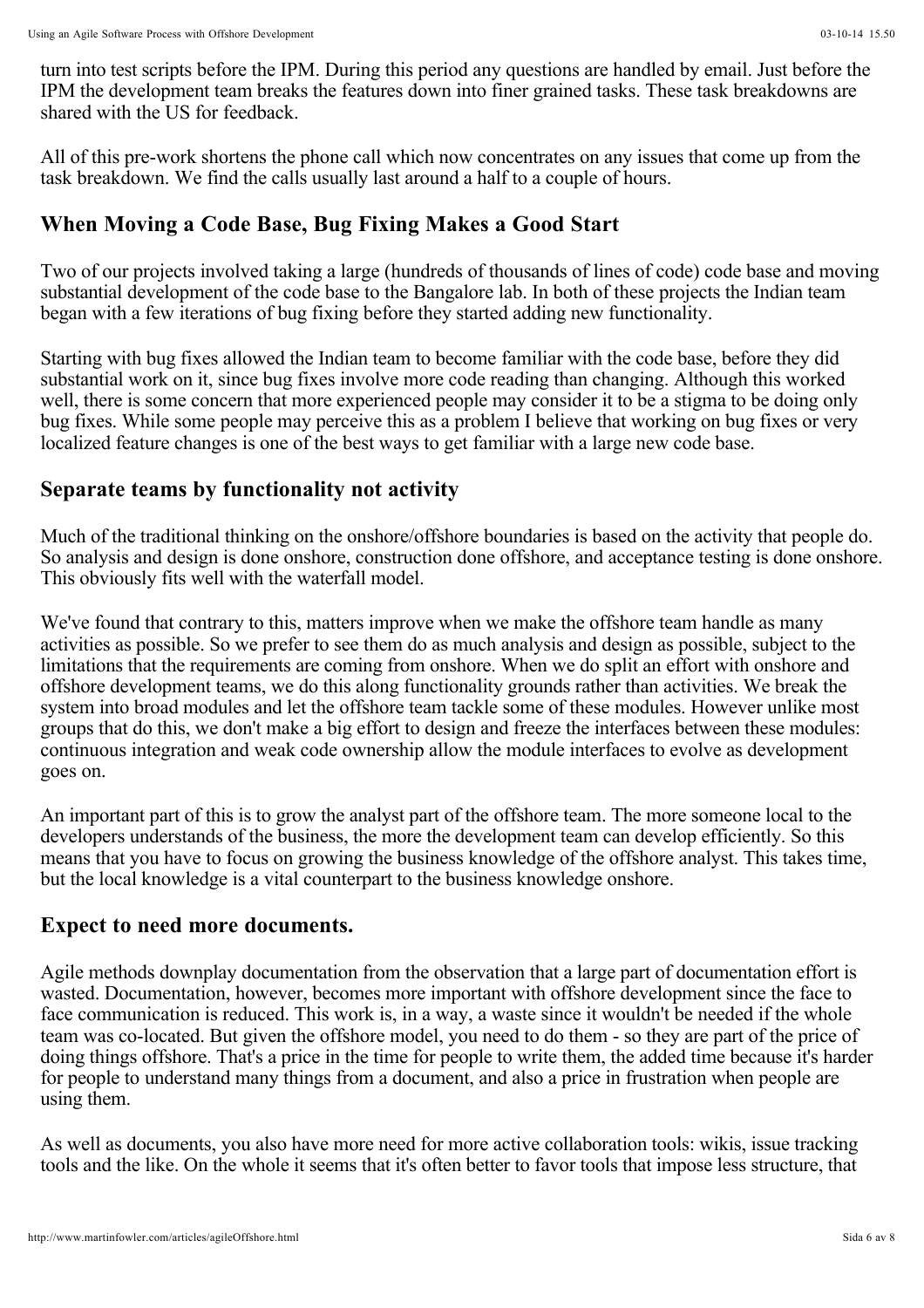way the team can fit them better into how they want to work (one of the reasons that wikis can work so well.)

Whether it's documents or anything else, remember that other people's templates won't work for you, and you won't come up with the right scheme at the beginning. Make sure there's plenty of communication about the form of the documents and how well they are working. Expect to evolve the structure of documents as you learn what works best for your team.

*There are two keys to successful documentation on agile projects. The first is finding the point of "just enough" documentation. This is difficult to determine and will vary by project. Fortunately, the iterative nature of agile development allows you to experiment until you get it right. The second key to successful agile documentation is to not get attached to it or have unrealistic hopes of keeping it updated. Documentation must be created to serve a specific purpose, and after it has served that purpose you'll all probably have more important things to do than keep updating the documents. It may seem counterintuitive, but it's often better to produce fresh documentation the next time some is clearly required. A side benefit of starting over each time you need to document part of your project is that it's great incentive to keep your documentation efficient!*

-- [Simons]

# **Costs and Benefits of Offshore Development**

There's still many differences of opinion, both within the general enterprise software world and within ThoughtWorks, about the costs and benefits of using offshore development. The reason why most people look to offshore is to reduce costs, noting the significantly lower rates that you find from offshore vendors. However it's foolish to look only at rates. Rates are only one component of costs, and in any case you have to look at the entire return on investment. Most people in the software industry know, or should know, that productivity differences between developers are far greater than salary differences - and even the rate differentials offered by offshore aren't necessarily greater than that. Offshore work also introduces extra costs and risks that may offset the rate differential.

The biggest consequence is the effect on communication. Offshore makes communication harder both due to the distance, which makes it difficult to meet face to face, and the timezone offset. Both of these increase the likelihood of building the wrong functionality as mis-communications occur over requirements. While techniques such as using ambassadors tries to reduce it, there's still going to be some effect. Also the distance between development and business also reduces the motivation of the development team,since they have no personal relationship to build on.

Of course a high ceremony organization that uses documents as the primary communication mechanism will not suffer as much from this. Essentially their communication has already taken all the damage from lack of direct contact, so the offshore effect is less notable. Agile methods try to restore the direct contact in order to improve communication. Our experience is that even if an agile approach suffers from the communication difficulties of offshore, it's still better than a documentation-driven approach.

Another trend may work to help with this problem. Increasingly companies are moving other business process functions offshore. If a company moves its accounting function to India, then software to support them can be built in India more easily than it could be in the west. If this kind of movement of business work offshore continues, then Indian development could become the onshore alternative.

Another benefit of offshore that's coming up is the use of 24 hour development to reduce time to market. The benefit that touted is that by putting hands on the code base at all hours of the day, functionality gets written faster. I must admit this seems a somewhat bogus argument to me, since I don't see what adding people does in India that it wouldn't do by adding them to the onshore team.